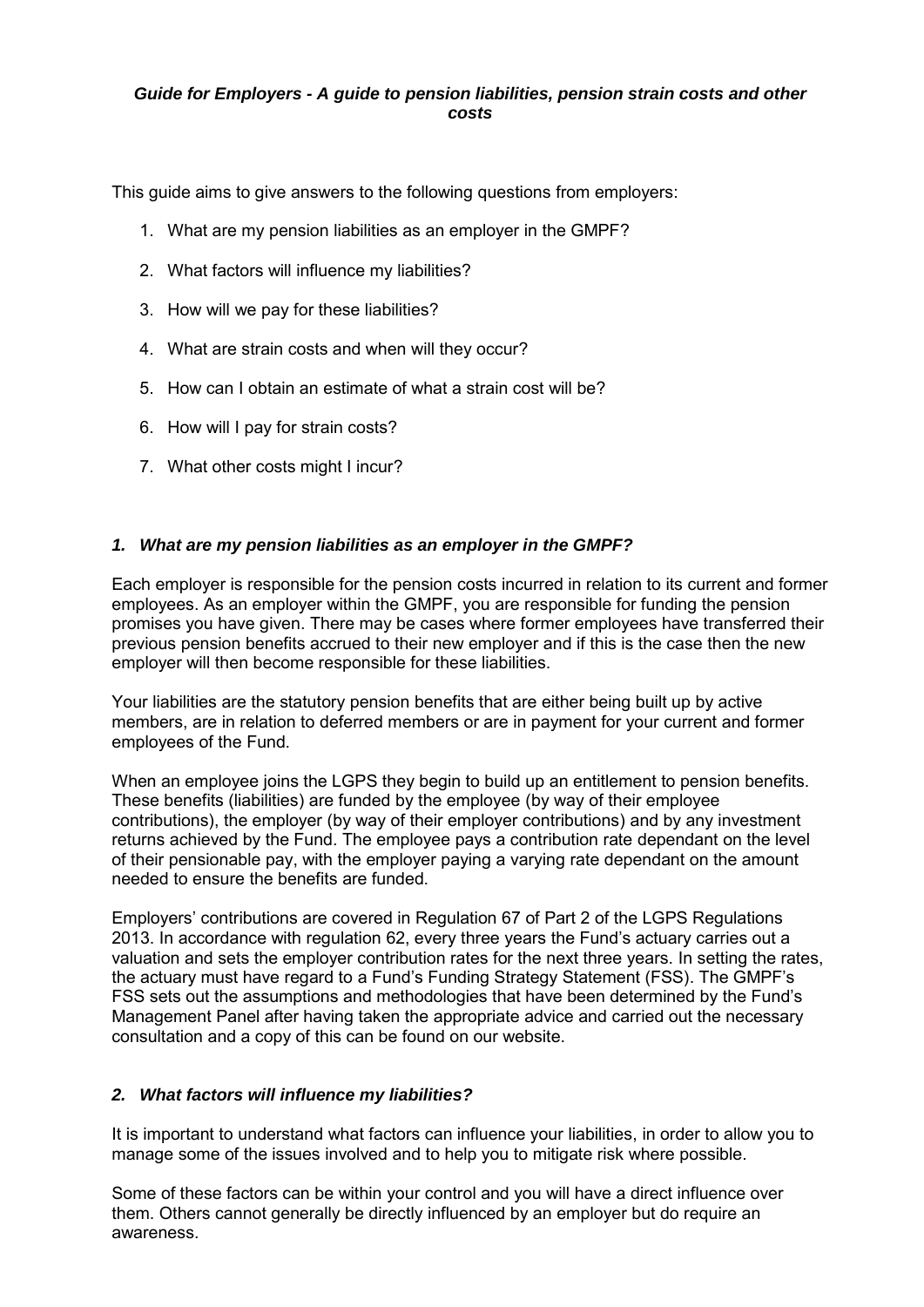# *Factors within an employers control*

### *Salary growth*

As part of the Fund's valuation, the actuary will make an assumption about future salary increases. If an employer grants salary increases that are greater than the assumption used by the actuary then it will have a direct effect on that employer's individual pension liabilities. In some cases, GMPF can request that an additional payment is made to the Fund to cover the increase in liabilities caused by the higher than assumed pay awards. Therefore, GMPF would suggest to all employers that they consider carefully the salary increases they award, in terms of both the number and the level of such awards.

#### *Membership movements*

The actuary will also make assumptions based on the estimated number of future active contributors to the Fund that an employer will have. If there is a significant or unexpected decline in the number of active contributors then this is likely to have an impact on liabilities. Therefore, GMPF would recommend employers consider this aspect if they are thinking about transferring large numbers of employees to another employer or pension provider, or if they are thinking of conducting redundancy or similar exercises.

#### *Transfers in and out*

Upon joining the LGPS, members usually have twelve months within which to elect to transfer previous LGPS benefits to count alongside the benefits they will build up in their new employment. The LGPS regulations impose a twelve-month window in which to elect but also allow the employer discretion to extend this time limit. In exercising this discretion, employers should be aware that transfers could carry a significant pension liability. GMPF would suggest employers consider this when making their decisions and speak to the GMPF about the potential liability to be incurred before drawing up or amending their policy statement and before agreeing to a late request to transfer.

Where bulk transfers of employees occur, either into or out of the Fund, significant liabilities can be incurred dependant on the terms of the transfer agreed. Therefore, GMPF would suggest that an employer get in touch at the earliest opportunity to discuss how they can best limit any increase to liabilities resulting from a bulk transfer.

### *Factors outside an employers control*

#### *Investment returns*

The employee and employer contributions received by the Fund are invested. The Fund's actuary makes an assumption during the valuation process the rate of investment returns. If investments outperform the assumption, then liabilities will decrease. However if investments underperform then liabilities will increase. An employer has no direct influence on this factor. However, an employer may be able to have an indirect influence by contributing to any consultations or debates on what the Fund's investment strategy should be and to any discussions regarding individual investment strategies.

### *Longevity / Mortality*

The actuary will also make assumptions on expected longevity and mortality rates of pension fund members. The actuary will use the latest information and assumptions to do this and will make an allowance for future improvements in longevity.

### *Pensions Increase*

The rate of pensions increase (currently based on CPI) will also have an impact on liabilities. As with the factors above, the actuary will make an assumption about what the future rate of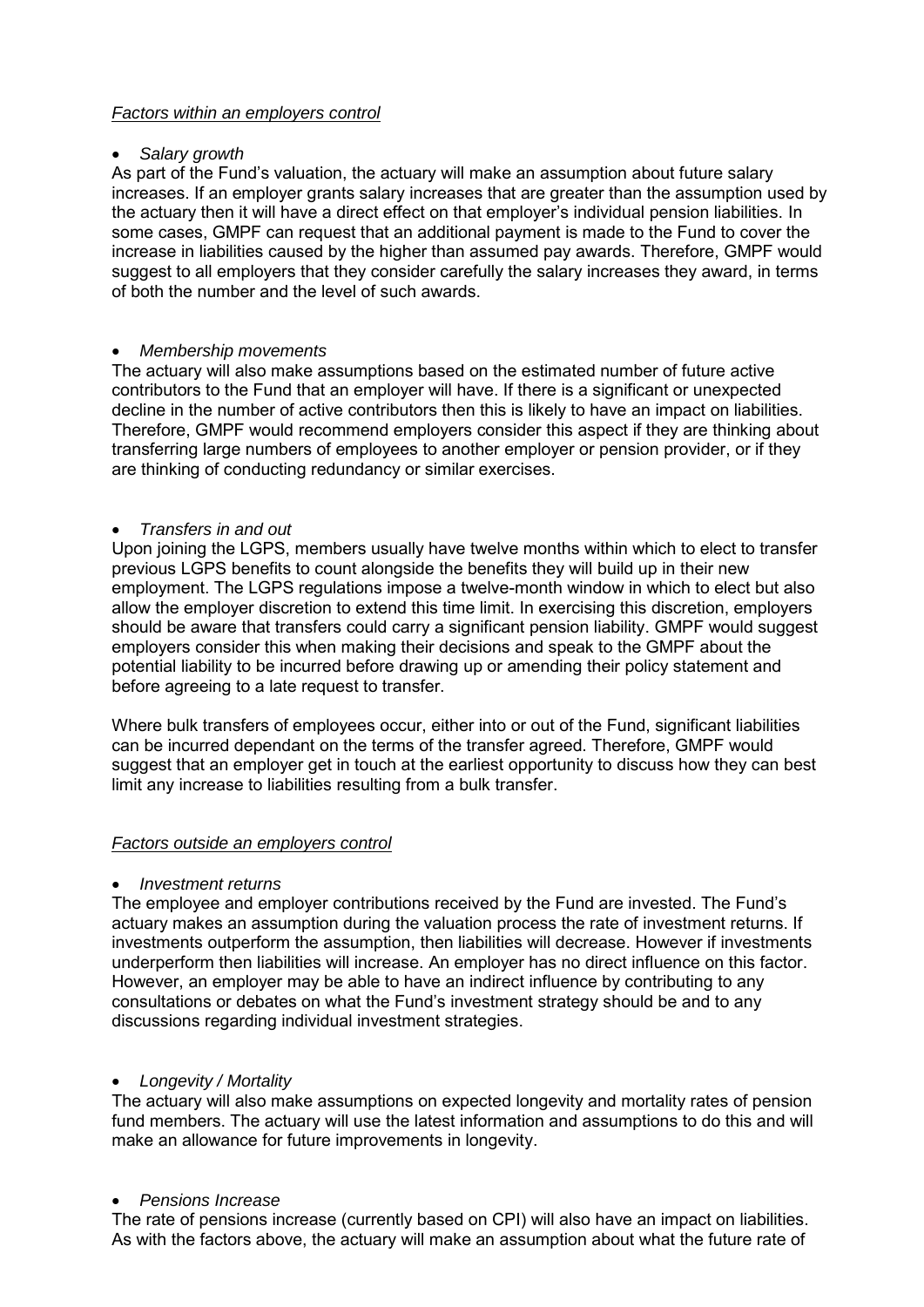pensions increase will be and so if the rate of CPI is greater than assumed then liabilities will increase.

### *Regulation changes*

In estimating future liabilities, we can only do this using the benefits structure under the current or known future changes to the LGPS regulations. If regulations change then this can have a direct and unexpected effect on pension liabilities. Although employers cannot generally have a direct influence on this, they can have an indirect influence by responding to Government consultations on regulation changes.

# *3. How will we pay for these liabilities?*

An employer pays for these liabilities generally through their employer contribution rate. In some cases, employers may be asked and agree to pay their contribution rate plus a cash lump sum amount. More information on this can be found in our Funding Strategy Statement (FSS).

In some cases, costs relating to transfers may need to be paid as cash lump sums. See sections 4 to 6.

# *4. What are strain costs and when will they occur?*

Pension strain costs (often also called capital costs) occur when there is a clear shortfall in the assumed level of funding needed to provide a particular pension benefit.

Often, strain costs occur when a member draws their benefits a lot earlier than expected.

The normal retirement age for all members of the LGPS is now linked to State Pension Age. Members aged 55 and over can elect to retire without their employer's consent, with actuarial reductions where applicable.

A member may request to retire early and ask you as an employer to waive actuarial reductions or allow other protections to apply in their circumstances. If a member is allowed to retire early, and particularly if the grounds for retirement are redundancy or efficiency, then there is likely to be a strain cost. This is because it is assumed that as the benefits are being paid earlier then they will be paid out for longer, and also because employee and employer contributions will not have been paid in for as long as was anticipated.

In the same way, pension strain costs generally always occur for ill health retirements. Benefits are generally paid earlier than expected and without reduction for early payment, and those benefits may be enhanced. Deaths can also lead to strains on the Fund, particularly when people die young in service and leave dependants who are entitled to pension benefits. And if an employer chooses to award additional pension to a members pension then there will be a strain cost for doing so.

The other type of strain cost that can often occur is transfer strain, where someone transfers previous pension benefits into the Fund on joining. These generally occur when a member's pay in their current employment is significantly higher than the pay used to calculate their previous pension benefits. Therefore, the transfer payment received often fails to match the liabilities taken on.